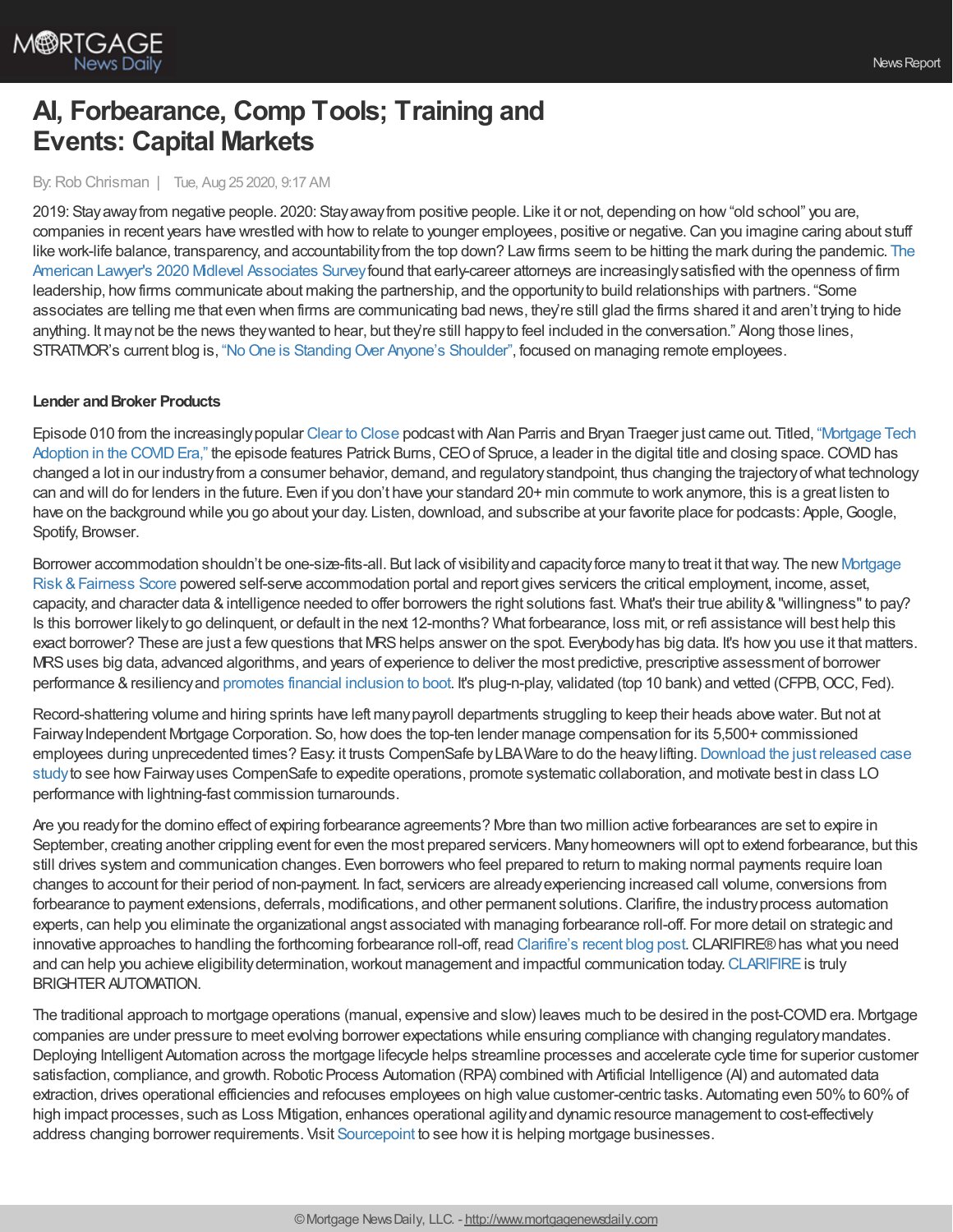## **M®RTGAGE** News Dailv

### **Customer Satisfaction:Job#1**

What does the shift toward e-closings mean for borrower satisfaction? Traditionally, one of the surestways to address and resolve misunderstandings about rates and fees has been for the loan officer to attend the closing in person. According to STRATMORGroup's MortgageSATNational Benchmark data with a sample size of more than 140,000 borrowers year-to-date, the Net Promoter Score is 18 points higher when the originator attends closing (87 vs. 69). Yet, the industryis making a significant move toward e-closings,with some sizable lenders are already reporting more than 60 percent of their loans closing remotely. In his August MortgageSAT Tip, MortgageSAT Director Mike Seminari shares three steps best-in-class lenders are doing to make sure e-closings go as smoothlyas in-person closings.

#### **Events** and **Education**

Hear from Fannie Mae CEOHugh Frater at Blend [Forward](https://forward.blend.com/e/m25t52/?utm_source=chrisman&utm_medium=newsletter&utm_campaign=forwardreg), September 22-23. Frater will chatwith Blend President Tim Mayopoulos about how he sees the pandemic impacting the pace of innovation and regulatory change. Other speakers include Chip Mahan, Chairman and CEO of Canapi Ventures and Susan Stewart, CEO of SWBC Mortgage. [Reserve](https://forward.blend.com/e/m25t52/?utm_source=chrisman&utm_medium=newsletter&utm_campaign=forwardreg) your spot at the virtual summit.

What can you do to increase your leadership in the age of COVID? Organizations are extending work from home into 2021 so what can you do to improve? Virtually, of course. Enact Leadership's Emerging Leader Experience is a virtual social cohort-based leadership course focusing on keyleadership capabilities butwith its unique design, facilitated and social content, it creates connection in this digital environment…which we all need right now. Best result of a learning program and best use of [social/collaborative](https://www.linkedin.com/feed/update/urn:li:activity:6702318415224426496) learning. You can go through the program at your own pace but still interactwith other participants and the facilitators. Enact next open enrollment session is runs September 9 – December 11, 2020. [Sign](https://enactleadership.com/digital-learning/) up and readers should use the code ENACT100 to receive a discount.

This Wednesday, August 26, from 2-3:30 ET there will be a free FHA Quality Assurance Update: Q3 2020.

National MI has offered up its September 2020 webinar sessions, brought to you by National MI University. 5 Habits of Highly Effective Salespeople: Habit #3, with Bruce Lund, Ph.D. - September 1st. Good sales professionals know they have to fight to earn a client's business, and Bruce Lund, Ph.D.,will teach you howto be tougher in the sales cycle and become the go-to salesperson for your referral partners with his 10-Touch "Fight-Club" Follow-Up system. Steps to Building an Inclusive Brand and Company Culture, with Cultural Outreach is on September 9th. Reaching diverse audiences starts from within, and you will learn how to increase leads by developing an intentional strategythat allows you to better connectwith young and diverse homebuyers and understand the steps to building a more inclusive brand. Other September sessions include "Perplexing Projects: Common Condo Review Issues, with Fannie Mae," as well as a weekly self-improvement podcast by bestselling author of Oh, shift!, Jennifer Powers. For more information, see our MI University webpage.

Register Now for Fannie Mae's New [Underwriting](https://events-na13.adobeconnect.com/content/connect/c1/2159008732/en/events/event/shared/default_template/event_landing.html?connect-session=na13breezetzbcus29oiika2m&sco-id=8445182045&_charset_=utf-8) Webinar on Wednesday, September 3rd covering its temporary underwriting requirements for self-employed borrowers during COVID-19. Officials from the GSE will provide an overview of the new requirements and provide examples of howCOVID-19 guidelines applyin a varietyof scenarios.

Registration is open for NTXAMP's annual Continuing Education Event on September 9th. Register for this 8 hour NMLS CE course [here](https://ntxamp.brushfire.com/events/465174).

The Florida Association of Mortgage Professional's 2020 State [Convention](https://mms.ourfamp.org/members/evr/reg_event.php?evid=20027037&orgcode=FAMP) and Trade Show will be held September 9-12 at Hilton Bonnet Creek inOrlando, Florida: a fun-filled golf tournament, numerous top tier exhibitors at the trade show, great speakers and continuing education.

Register for CoAMPs 2020 MLOContinuing Education [Interactive](http://coamp.wildapricot.org/event-3884119) Webinar with David Luna on September 15th from 9am to 5pm.

Hear from experts In PropTech at a [3-hour](https://www.builderproptech.com/?utm_source=marketing_email&utm_medium=email_campaign&utm_campaign=proptech) Virtual Event on Tuesday, September 15th beginning at 9:00 AM(PST). Hear how technology is redefining homebuilding and howto transform your strategyto make you more profitable in the future.

The Massachusetts Mortgage Bankers Association (MMBA), the largest mortgage association in NewEngland, announces the 2020 New England Mortgage Bankers Conference (NEMBC) will be held virtually on September 16 and features CFPB Director Kathy Kraninger and FHFA Director Mark Calabria. Attendees will also be provided with an economic update by Michael Tyler the Chief Investment Officer at Eastern Bank Wealth Management. Interested in sponsoring? Visit the NEMBC [sponsorship](https://www.massmba.com/i4a/pages/index.cfm?pageid=4356) page for details and associated benefits.

On September 17th, from 9-1:30, Michigan's MMLAis hosting a virtual seminar, "Howa Virus Changed our [Compliance](https://mmla.net/meet-reg1.php?mi=1457006&id=199) World." Fully interactive and engaging with great speakers and other activities throughout the day. If the schedule doesn't fit in your calendar, register anyway- all paid attendees will be able to viewthe recorded event after the conference. Starring MBAChief Economist, Mike Fratantoni. \$29 for members and guests.

MGIC offers, "Up Your Game to Score Approvals Sooner!", offered Sept. 17th and Sept. 22nd. During this 30-minute session, several scenarios to avoid documentation delays at the closing table will be reviewed. MGIC offers complimentary webinars every month to help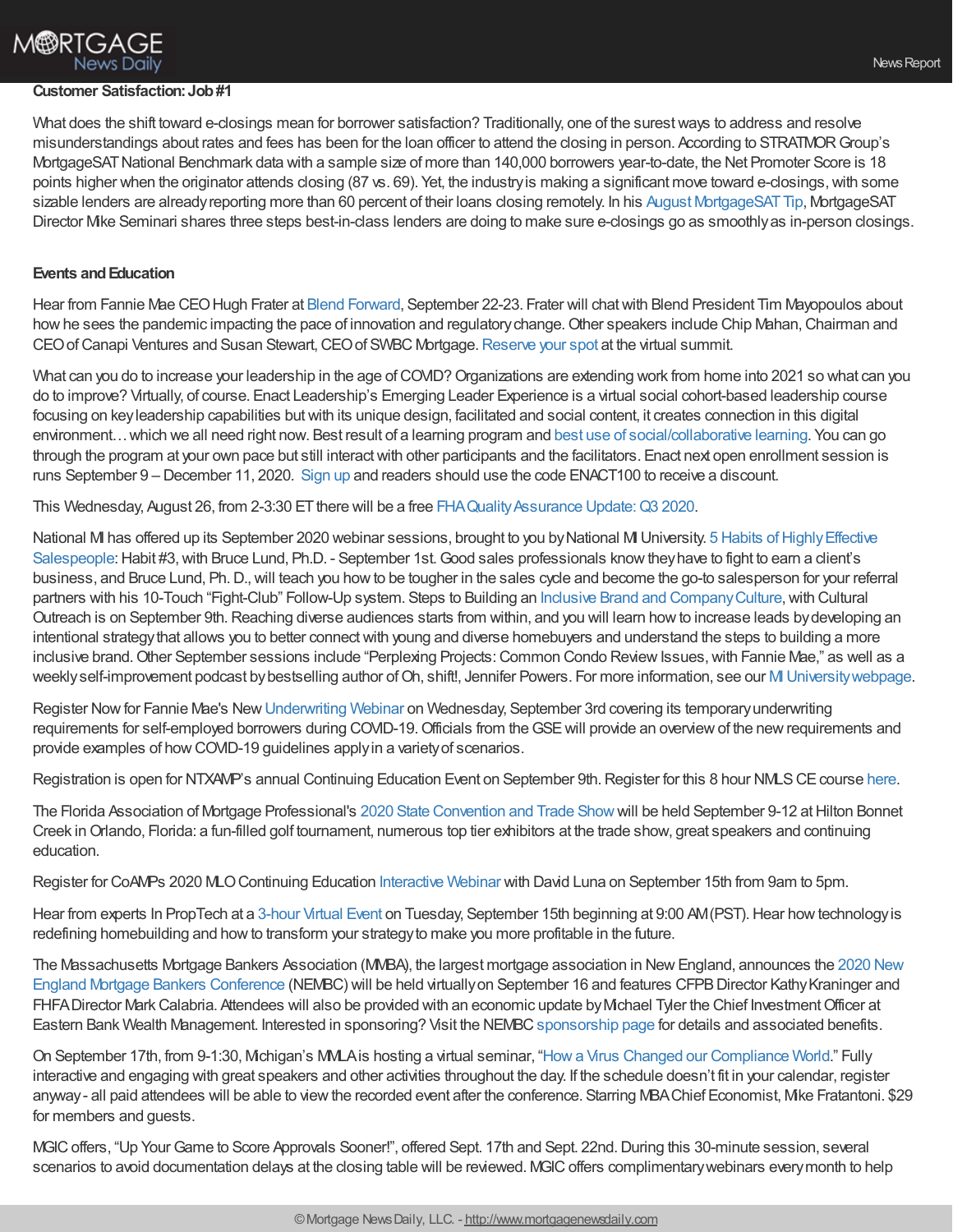### customers succeed in today's mortgage insurance industry. View the full MGIC training [calendar.](https://www.mgic.com/training)

The TMBAMortgage Symposium maylook a little different this September, but itwill be the qualityconference you have come to expect and are doing so in the safest environment possible. TMBA and the hotel are taking every proactive precaution to protect you. Register risk free for TMBA's 3rd Annual Mortgage Symposium. Cancellation and substitution fees are waived through the end of 2020.

#### **Capital Markets**

M®RTGAGE

**News Daily** 

Sixmonths ago what economist predicted we'd be in these pandemic-caused dire straits? But people still like predictions. Amajorityof economists responding to a National Association for Business Economics surveystate an expectation thatUSrecession will end in late 2020 or 2021, although 80%saya ["double](https://www.bloomberg.com/news/articles/2020-08-24/most-in-nabe-survey-see-u-s-recession-ending-late-2020-2021?sref=A5V34YTj) dip"is conceivable. The surveyalso showed a majorityviewthat**Congress shouldcontinue supportingsmall businesses andextendingadditional unemployment insurance throughthe coronavirus crisis.**

For those who don't like much market moving news, yesterdaywas an incredible day. Lower coupon MBSended the daymixed, as did the Treasury yield curve, which steepened on corporate and month-end supply and amid a strong rally in equities with the S&P and Nasdag hitting newrecords. **It begs the question, "How canTreasuryyields be solow while the S&P500 andNASDAQare sohigh?"** Whereas the S&P 500 and NASDAQ are reflective of the perceived earnings potential of its companies, the Treasury market reflects the future path of Fed moves, among other things. The central bank has stronglysignaled it likelywon't hike rates for a while so as to not kill a recoveryat the first sign of inflation. Investors are betting the Fed won't prematurelyslowthings down, so stocks keep climbing.

After a weakening in the Chicago Fed National Activity Index for July, and a miniscule decrease in the Mortgage Bankers Association's latest Forbearance and Call Volume Survey yesterday, today's economic calendar is much denser. We've already had the Philly Fed nonmanufacturing firm and regional indexes for August (+17.9), which will be followed here shortly by the FHFA Housing Price Index for June and the S&P/Case-Shiller Housing Price Indexes for June. The economic releases round outwith consumer confidence for August, new home sales for July, and the Richmond Fed's manufacturing and services indexes for August. There are two Fed District presidents virtually scheduled, Richmond's Barkin and San Francisco's Daly. We have some treasury supply, including the start of the month-end auctions, **andthe Deskwill be infor another \$5 billionacross a couple different classes**: \$765 million UMBS15 2.0 percent and 2.5 percent followed by \$2.8 billion UMBS30 2.0 percent and 2.5 percent then \$1.4 billion GNII 2.5 percent and 3.0 percent. We begin the day with Agency MBS prices worse/down .125 and the 10-year yielding .70 after closing yesterday at 0.65 percent based on a "risk on" psychology helping promote equities.

#### **Employment**

Surprise! The fastest-growing Top-5 wholesale mortgage lender in the country isn't who you'd think. Home Point [Financial](https://www.homepointfinancial.com/) has grown its business by nearly 300% in the last year, and despite having its team work from home since the onset of the pandemic, Home Point increased its loan volume by nearly 60% from Q1 to Q2. In just the five short years since the company opened its doors, Home Point is already showing an upward trajectory that outpaces other top wholesale lenders. On top of that, it has also grown to be the 11th largest correspondent lender in the country in Q2. Keep this company on your radar. If you're a mortgage broker or [correspondent,](https://tpo.homepointfinancial.com/) sign up with Home Point now, and if you're a mortgage professional looking to join Home Point's fast-growing team, check out the hundreds of open opportunities on its [careers](https://www.homepointfinancial.com/careers) page.

Mortgage Investors Group has opened its first retail branch in North Carolina as part of its continuing efforts to expand its mortgage lending presence across the Southeast. The new branch is located in South Charlotte. "The city of Charlotte is a huge financial community, and it is growing," said Hugh Kemp, who will manage the new office. Kemp brings 23 years of mortgage lending experience to MG, having worked as both a loan officer and branch manager in the Charlotte area. MG is a growing residential mortgage lender in the Southeast building on a proven track record as a long-time industryleader. The Knoxville-based company, founded byloan officers, employs more than 400 people. As it continues to expand its footprint, MIGremains committed to serving borrowers across the Southeast. Interested in learning more about joining the MG team? Schedule a confidential call with Gary Royal to learn more or see available positions [here.](https://bit.ly/32kdo8p)

AmeriHome Mortgage, the 4th largest correspondent and 11thlargest mortgage lender in the countryaccording to Inside Mortgage Finance, is still growing and hiring! AmeriHome is looking for Non-Delegated and Delegated Underwriters and Account Managers, as well as Loan Review Specialists, in its Correspondent Division. It is also looking for Processors, Funders, and Closers in the Consumer Direct Division. Positions are available both full time and part-time in Southern California, Texas, and remote! Why AmeriHome? One employee had this to say: "When I first started at AmeriHome, I felt like a valued member of the team by the end of my first day. Almost a year later, I have been presented with manychallenging and rewarding projects, and feel I have grown significantlyas a business professional and as a person. AmeriHome leadership trulywants their employees to continuouslylearn and growthrough their work." If you're looking for a